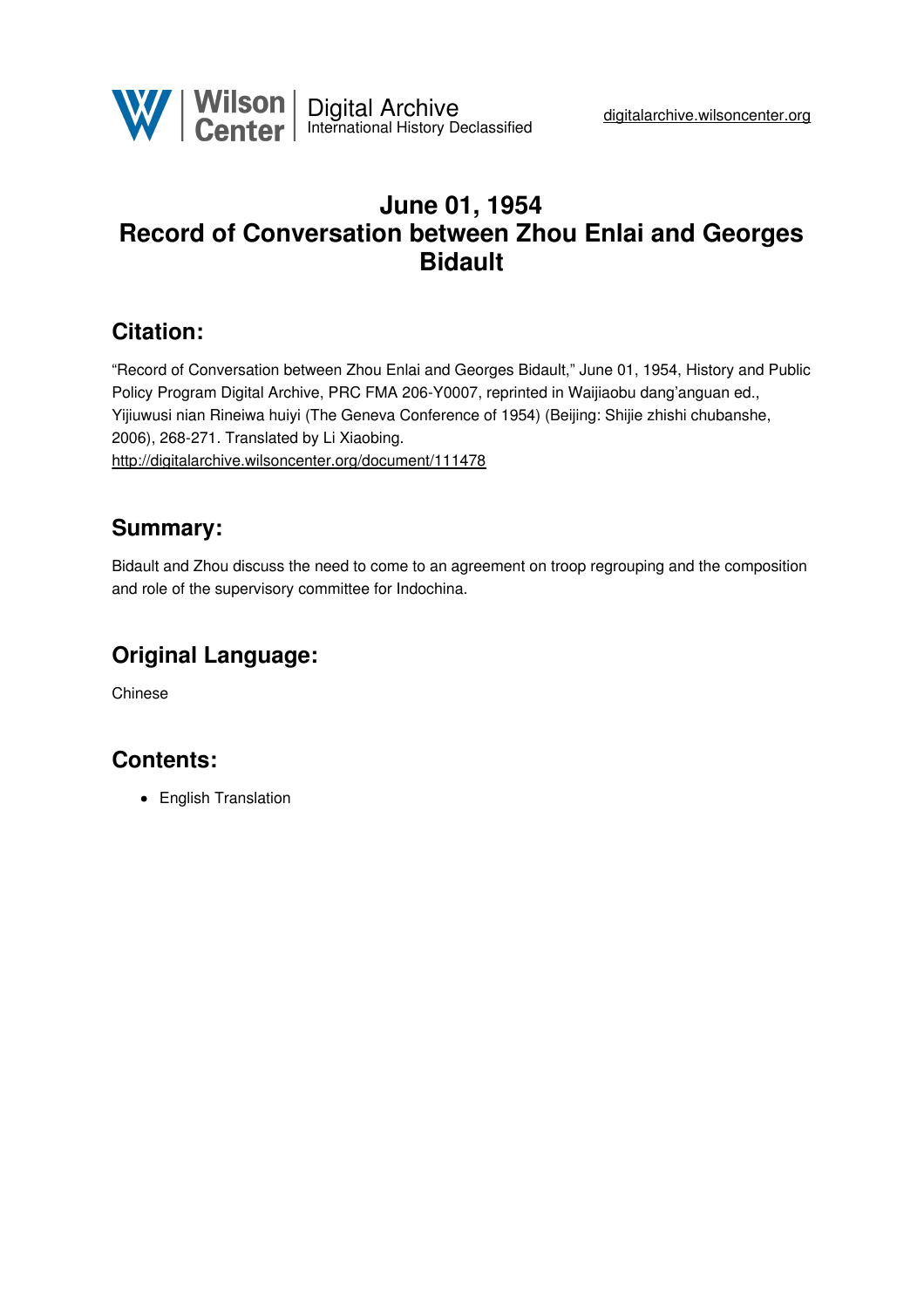Time: 1 June 1954 , 10:15 p.m. - 11:20 p.m. Location: Gleystt Mansion Chinese participants: Zhou Enlai, Zhang Wentian, and Dong Ningchuan (translator) French participants: Georges Bidault, Jean Chauvel, Jacques Guillermaz, and one translator

**Zhou Enlai:** We are sorry for arriving a little bit late.

**[Georges] Bidault:** Thank you very much for coming. We can discuss the future of this conference together. By now the conference has entered a critical juncture. It can't be delayed, since [a delayed conference would] not bring any positive result. I consider the following two specific issues need immediate solutions:

(1) The meetings of the military representatives from both high commands should determine the regrouping areas for their troops.

(2) The restricted sessions should arrive at an agreement on the supervision issue.

Since there is no one else around, hopefully we can exchange our opinions sincerely on these two existing and imminent problems in order to reach our common goal—peace. I think that time is running out. If the quarrel continues, the situation [in Indochina] will get worse and will aggravate the international situation seriously. Thus, my desire is that the commanders quickly determine the areas on their maps within which the forces of both sides shall be regrouped, and that the [restricted] sessions can reach an agreement on the supervision issue as soon as possible. The danger of a worsened situation could only be prevented by solving these problems. Nobody wants to see a deteriorating situation, but that is almost inevitable. I believe an enlarged war will hurt everyone.

**Zhou Enlai:** The reason for us to come to Geneva and attend the conference is to restore peace in Indochina. Our participation shall help make the conference a success, not cause its failure. As long as we have the same determination, the conference will make genuine progress toward a settlement. We are in the position to push the meeting forward. Hopefully solutions will soon develop to deal with these problems. Certainly it needs our common effort.

Mr. Bidault said a little while ago that the military representatives from both high command headquarters have met and discussed the troop regrouping. We consider such a direct meeting as the best way. Mr. Pham Van Dong pointed out in his proposal of 25 May that discussions on these specific matters can start as soon as the principle issues are settled. So far, the commanders from the two sides have been enabled to fully exchange their opinions. Both sides were separated in the past. They have established their contacts so it is now easier to solve the problems.

Mr. Bidault again mentioned a risk of the war's expansion. In our opinion, the war should be ended according to the interests of the Indochinese people and the national interests of France. Speaking as a neighboring state and for international affairs, we believe that the war can be ended and should be stopped. We should not anticipate a possible enlargement of the war.

If China can make any contribution to the conference at this stage, we must try our best to bring this war to an end and by all means prevent an internationalization of the war. Based upon Mr. Pham Van Dong's proposal, the opinions from both sides are approachable. The basic requests in his proposal do not go beyond the reality [on the ground]. He doesn't want to get from the conference table what he didn't get on the battleground.

In our opinion, the risk exists—America's intervention. It will hurt France, Indochina, and Southeast Asia; and will threaten the security of Asia and China. That is what we are concerned about.

**Bidault:** I am in full accord with Mr. Zhou Enlai's statement. The purpose for our coming to Geneva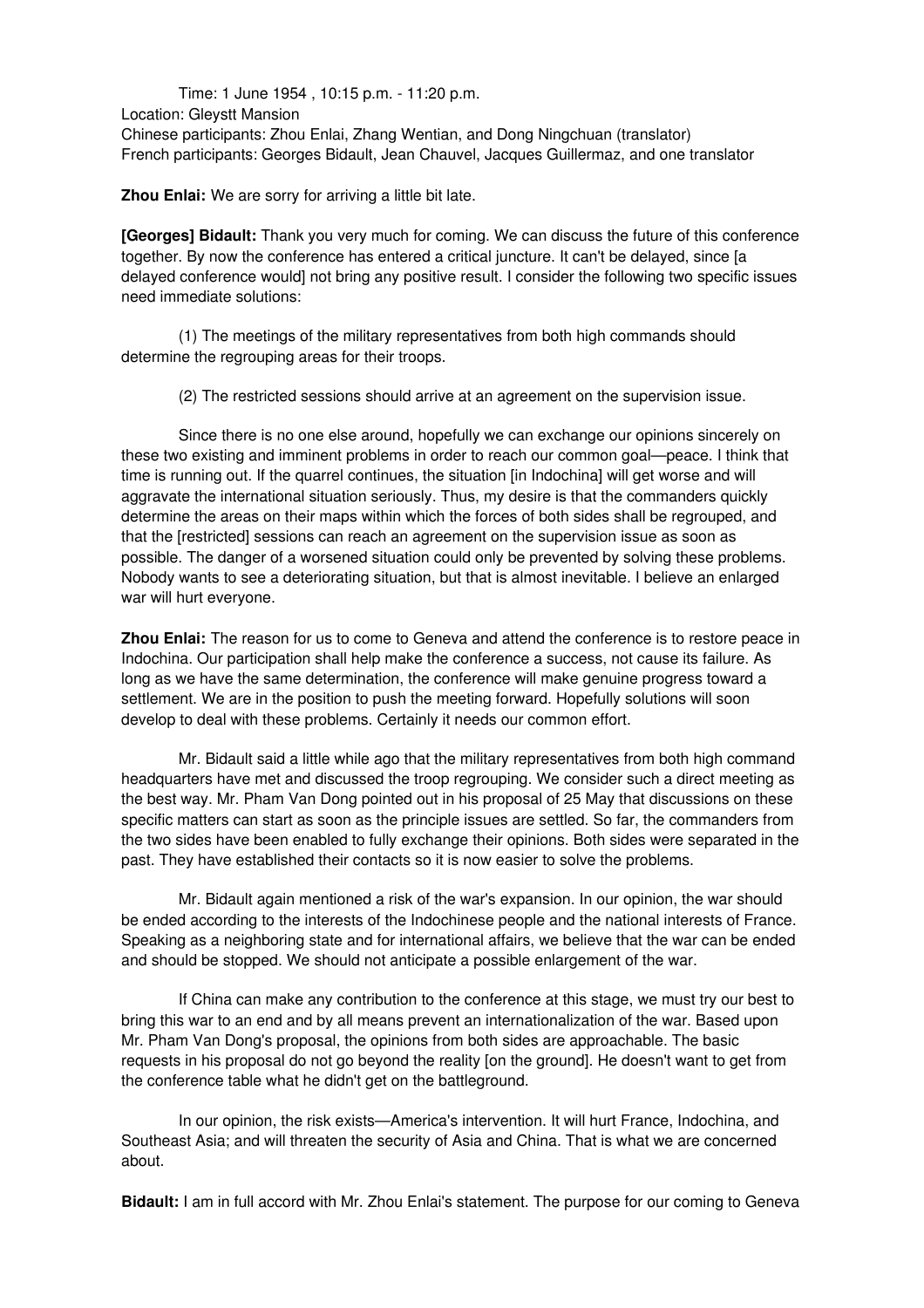is to restore peace in Indochina. Nevertheless, we must recognize the fact that, if the conference fails, it is inevitable that the situation will take a turn for the worse. We are a country with a long military tradition, and we don't like failure. Leaving aside America, our common interest [is] a need to end the Indochina war, and to eliminate all the possibilities for the war's expansion. Our desire is a reasonable settlement. But if we can't obtain this, I have to suggest to my government a laissezfaire policy. I believe that your government does not want to see this happen. Thus, we should think reasonably and realistically about the problems.

**Zhou Enlai:** I remember Mr. Bidault's statement that France shall achieve a glorious peace. We agree that a glorious peace can be achieved. The restoration of peace is glorious for both sides. So there is no need to mention the laissez-faire policy. Mr. Pham Van Dong emphasized in his speech that after Vietnam receives its independence, it will consider joining the French Union. In his proposal, Mr. Pham Van Dong also accepts the Bao Dai [regime]. These [statements] are based upon the spirit of mutual equality. Our expectation is that both sides can make their common efforts on an equal ground. The French people are peace-loving. To restore peace is the hope of the French people.

**Bidault:** As Mr. Zhou Enlai said, the French people love peace. We, however, have to live with our history and tradition. Hopefully, this is understood.

Currently, our specific requests are: (1) The two commands conclude their negotiations in a timely fashion on troop regrouping, otherwise the war will continue. (2) The conference soon reaches an agreement on the International Supervisory Commission issue in order to avoid additional delay.

**Zhou Enlai:** These two problems should be solved. With respect to your first issue, the military representatives from both sides have their meetings. Direct contacts are the most efficient approach. Regarding your second issue, the conference is discussing the problem, and it will be solved. What I am saying is that we should think about ways to reach an agreement, but should not worry about the contingency of there not being a settlement, or ways to reinforce the military and internationalize the war. If the war broadens, it will not help with the glory of France. Its outcome would be nothing but just what our Chinese saying characterizes as another "fisherman's catch." The peoples of Indochina and France will suffer miserably, and the traditional glory of France will be damaged. I think this is obvious.

**Bidault:** Of course, it is obvious. All we ask for is peace, nothing else. What I have brought up are the facts that are evident to anyone. If the problems are not solved reasonably and promptly, a worsening situation could be imminent. As you know, I don't want to see an internationalization of the war. Mr. Zhou Enlai's points will be taken well into our consideration.

**Zhou Enlai:** Therefore I see that Mr. Bidault has a responsibility to prevent such a risk from occurring.

**Bidault:** The newspapers always say, even though I never read them, that I came to Geneva to prepare World War III. This is so naïve. While asking for an agreement, we can't accept [just] any kind of agreement. We want a reasonable settlement, not a preparation for war. I have experienced two world wars, and I am really tired of war. During the first war, I served as corporal. During the second war, I was a sergeant. I don't want to be promoted to staff sergeant in the third war. I'd like to repeat one more time here what we request: (1) to conclude an agreement promptly, at least a reasonable, temporary agreement; (2) to have the commanders of both sides draw a map of regrouping areas; and (3) to solve the supervision problem.

**Zhou Enlai:** All of these three points are for peace. We fully support any suggestion that is favorable for peace. Peace is our goal. Hopefully, we can cooperate in order to arrive at a point where our common goal can be achieved. A worsening situation is unfavorable for either side. Thereby, the three main problems pointed out by Mr. Bidault need to be and can be solved soon.